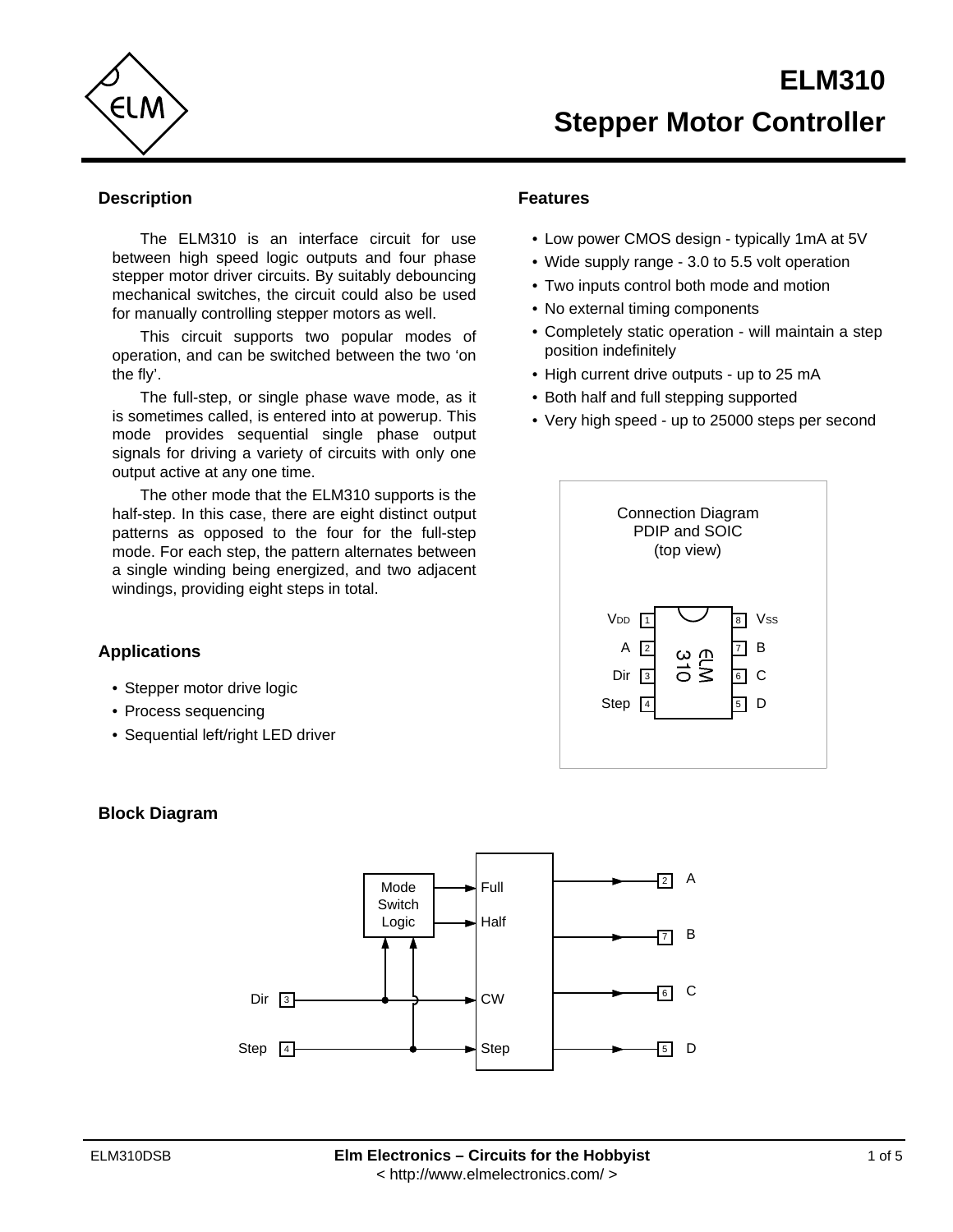

## **Pin Descriptions**

#### $VDD$  (pin 1)

This pin is the positive supply pin, and should always be the most positive point in the circuit. Internal circuitry connected to this pin is used to provide power on reset of the microprocessor, so an external reset signal is not required. Refer to the Electrical Characteristics section for further information.

#### A (pin 2)

This is the active high output drive signal for the (first) phase A winding. Normally, this output would be the first to be energized when starting a stepping sequence, and is always the first state entered into internally on powerup. After powerup, however, the ELM310 treats this pin specially, maintaining it at a low level until the first step command is received. This in effect keeps the motor off until selected by control circuitry.

#### Dir (pin 3)

This pin determines the sequence that the outputs will be energized in. A high input on the Dir pin while the step input is pulsed will cause a single clockwise step, while a low level will cause a counter-clockwise step. (Refer to Figures 1 & 2).

If the Dir input is changed from low to high while the step input is high, the mode will be changed to the higher resolution half-stepping mode. Conversely, a high to low transition in Dir while Step is high will cause operation to revert to the lower resolution full-step mode. If the motor is on

a dual winding half step when this command is issued, the next step taken will be a half step, to bring the windings into alignment with the full step sequence.

#### Step (pin 4)

This input is used to control the motion of the motor. Outputs will change to their next state on the high to low transition of this input. Step is normally maintained at a low level, and is only brought high then low to cause a step (or a mode change) to occur. The Step input is ignored for about 20ms after power-up to allow sufficient time for external circuits to stabilize.

#### D (pin 5)

This is the active high output drive signal for the (fourth) phase D winding.

#### $C$  (pin  $6$ )

This is the active high output drive signal for the (third) phase C winding.

#### B (pin 7)

This is the active high output drive signal for the (second) phase B winding.

#### $V$ ss (pin 8)

Circuit common is connected to this pin. This is the most negative point in the circuit.

### **Ordering Information**

These integrated circuits are available in either the 300 mil plastic DIP format, or in the 200 mil SOIC surface mount type of package. To order, add the appropriate suffix to the part number:

300 mil Plastic DIP............................... ELM310P 200 mil SOIC..................................... ELM310SM

All rights reserved. Copyright ©1999 Elm Electronics.

Every effort is made to verify the accuracy of information provided in this document, but no representation or warranty can be given and no liability assumed by Elm Electronics with respect to the accuracy and/or use of any products or information described in this document. Elm Electronics will not be responsible for any patent infringements arising from the use of these products or information, and does not authorize or warrant the use of any Elm Electronics product in life support devices and/or systems. Elm Electronics reserves the right to make changes to the device(s) described in this document in order to improve reliability, function, or design.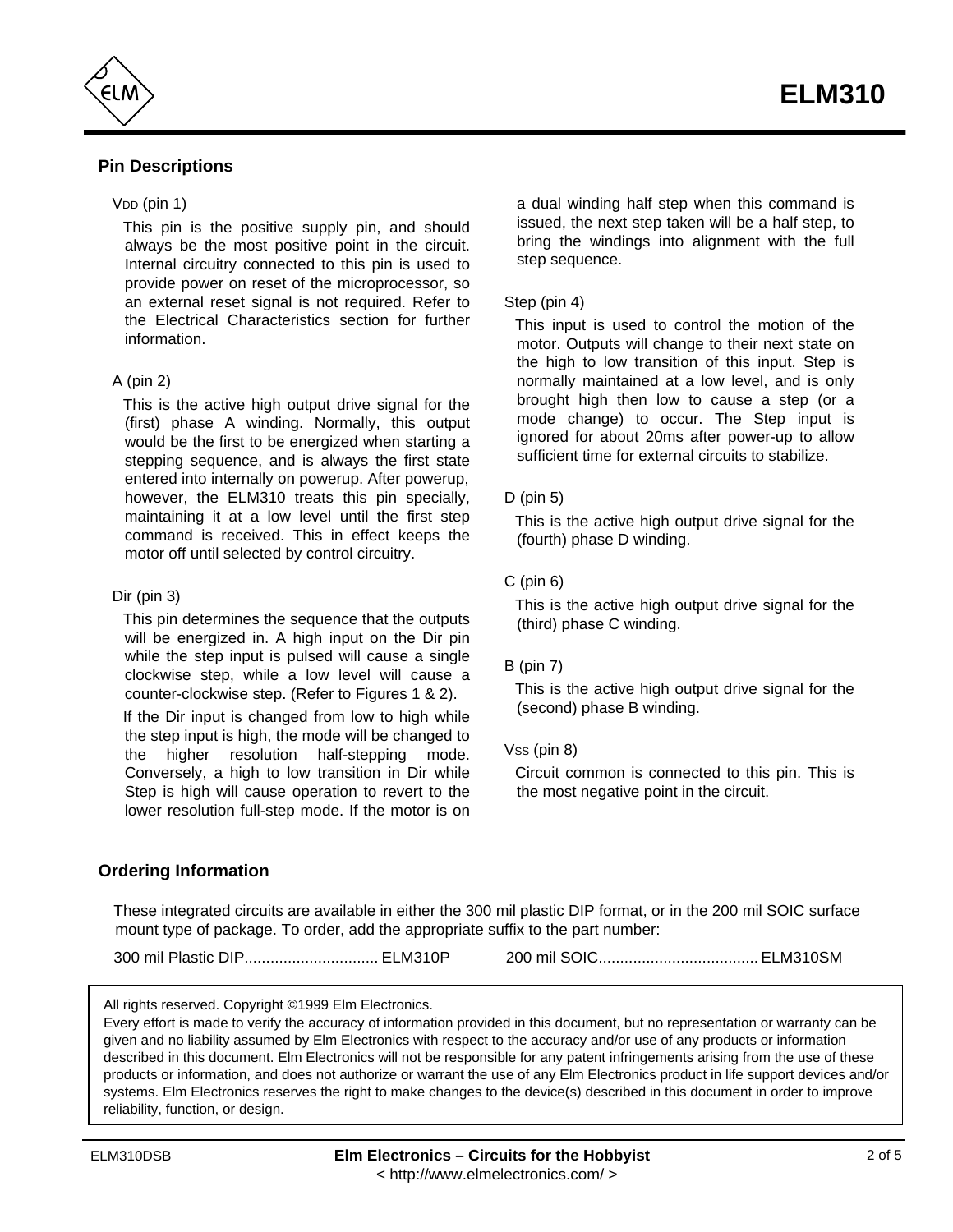

## **Absolute Maximum Ratings**

| Ambient Temperature with                                  |  |
|-----------------------------------------------------------|--|
| Voltage on V <sub>DD</sub> with respect to Vss 0 to +7.5V |  |
| Voltage on any other pin with                             |  |

Note:

Stresses beyond those listed here will likely damage the device. These values are given as a design guideline only. The ability to operate to these levels is neither inferred nor recommended.

# **Electrical Characteristics**

| <b>Characteristic</b>                                   | <b>Minimum</b>   | <b>Typical</b> | Maximum   Units        |              | <b>Conditions</b>             |
|---------------------------------------------------------|------------------|----------------|------------------------|--------------|-------------------------------|
| Supply Voltage, VDD                                     | 3.0              | 5.0            | 5.5                    | $\vee$       |                               |
| V <sub>DD</sub> rate of rise                            | 0.05             |                |                        | V/ms         | see note 2                    |
| Average Supply Current, IDD                             |                  | 1.0            | 2.4                    | mA           | $V_{DD} = 5V$                 |
| Input low voltage                                       | <b>Vss</b>       |                | $0.15$ V <sub>DD</sub> | V            | see note 3                    |
| Input high voltage                                      | $0.85$ $VDD$     |                | V <sub>DD</sub>        | $\vee$       | see note 3                    |
| Output low voltage                                      |                  |                | 0.6                    | V            | Current (sink) = $8.7mA$      |
| Output high voltage                                     | $V_{DD} - 0.7$   |                |                        | V            | Current (source) = $5.4mA$    |
| Direction Input Setup Time (Tsu)<br>Hold Time (Th)      | 2<br>$\mathbf 0$ |                |                        | usec<br>usec | see notes 4 & 5<br>see note 4 |
| Step Pulse Width (Tp)                                   | 10               |                |                        | usec         | see note 4                    |
| Delay Between Steps (Td)<br>- after a mode change (Td2) | 30<br>50         |                |                        | usec<br>usec | see note 4<br>see note 4      |
| Step Inhibit on Power-up                                | 10               | 20             | 30                     | msec         |                               |

All values are for operation at 25°C and a 5V supply, unless otherwise noted. For further information, refer to note 1 below.

Notes:

- 1. This integrated circuit is produced with a Microchip Technology Inc.'s PIC12C5XX as the core embedded microcontroller. For further device specifications, and possibly clarification of those given, please refer to the appropriate Microchip documentation.
- 2. This spec must be met in order to ensure that a correct power on reset occurs. It is quite easily achieved using most common types of supplies, but may be violated if one uses a slowly varying supply voltage, as may be obtained through direct connection to solar cells, or some charge pump circuits.
- 3. This IC is uses CMOS technology so input currents to the logic are negligible. Each input does have internal diode protection circuits, however, which may cause up to 1µA of leakage currents to flow.
- 4. Each of the values is graphically displayed in the Timing Diagrams on page 4.
- 5. During a mode change, the Dir input must remain stable for at least Tsu before any transition of Step.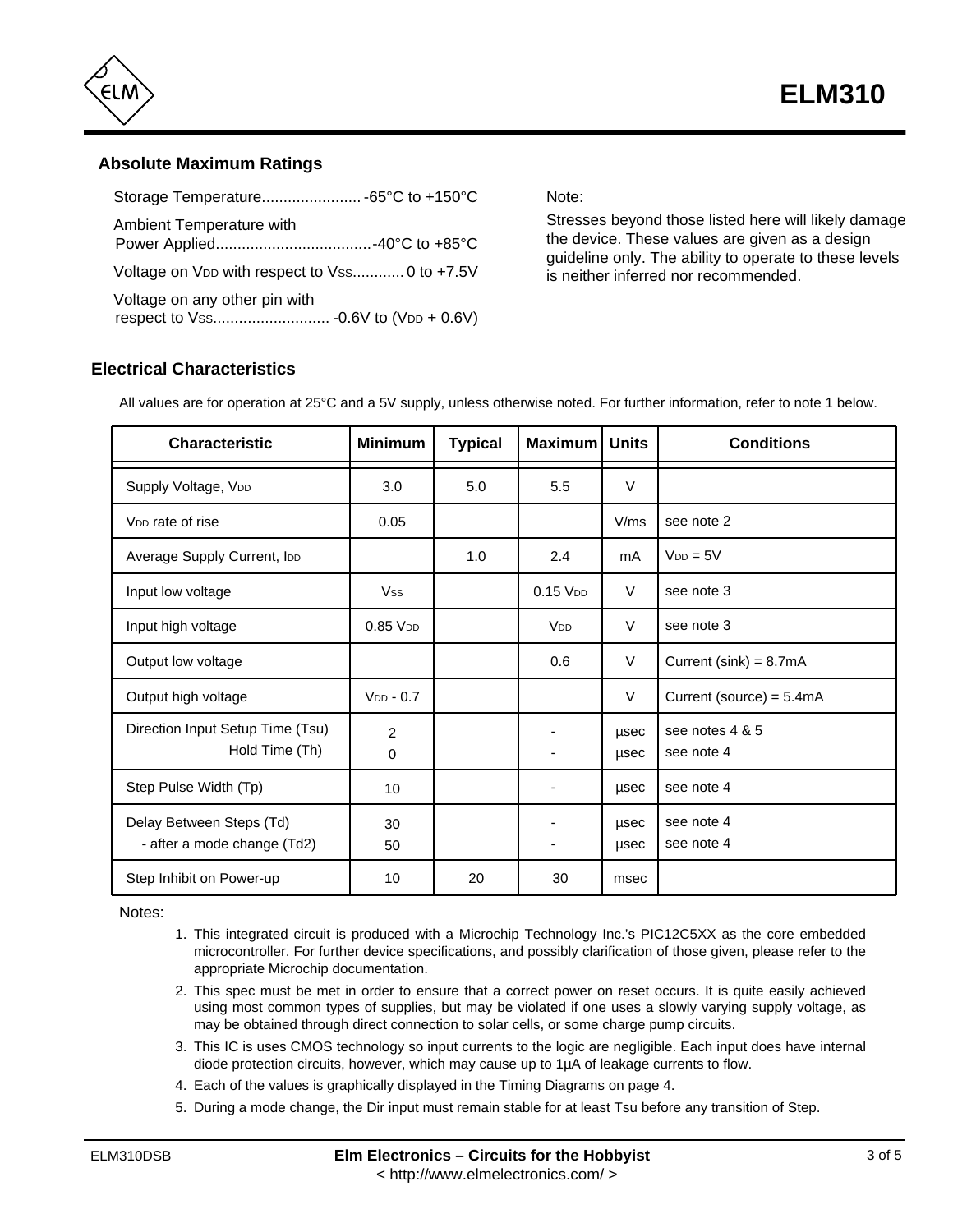ELN

# **Timing Diagrams**